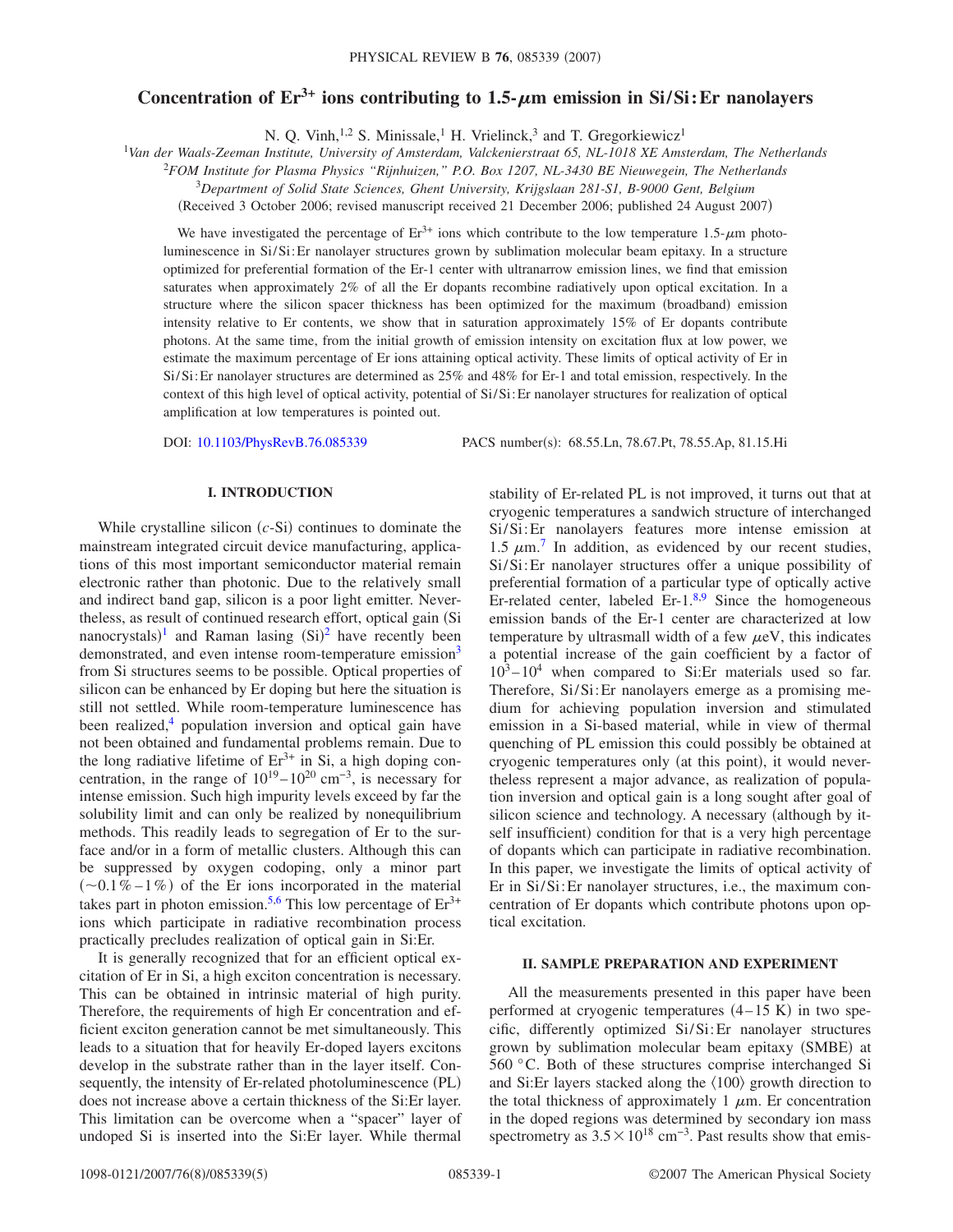<span id="page-1-0"></span>

FIG. 1. PL spectra of the samples used in the present study: SMBE-grown nanolayer structures NLA and NLB, Er-implanted sample IMP, and the  $SiO<sub>2</sub>$ : Er "standard" STD under cw excitation,  $\lambda_{\text{exc}}$ = 488 nm. The arrows indicate spectral points where the PL intensity power dependence has been measured (Fig. [2](#page-1-1)).

sion from Si/Si:Er nanolayer structures depends strongly on the thickness of Si:Er doped layers and Si spacers. The two structures used in this study have been differently optimized. The first one, labeled NLA, was optimized for preferential formation of the Er-1 center. Its PL spectrum—see Fig. [1—](#page-1-0)contains almost exclusively the ultrasharp lines characteristic for that center. In the second structure, NLB, the ratio between active volume and spacer thickness has been optimized for the maximum total PL intensity of the (broad)  $1.5$ - $\mu$ m band. In sample NLA, the Si:Er nanolayers of 2.3 nm are separated by 1.7 nm thin spacers of undoped Si. Following the growth procedure, the structure was annealed at 800 °C for 30 min. In sample NLB, the  $\sim$ 5 nm doped layers are separated by much thicker Si spacers of  $\sim 100$  nm. This sample is characterized by an inhomogeneously broadened 1.5- $\mu$ m band. The total Er areal densities are  $2 \times 10^{14}$ and  $2 \times 10^{13}$  cm<sup>-2</sup> for structures NLA and NLB, respectively. In order to quantify the intensity of the Er-related emission from multinanolayers, a  $SiO<sub>2</sub>:Er$  "standard" sample, labeled further STD, was used. This has been prepared by a triple Er implantation  $(1.5 \times 10^{14} \text{ cm}^{-2})$  at 200 keV, 2.8  $\times 10^{14}$  cm<sup>-2</sup> at 500 keV, and 5.6  $\times 10^{14}$  cm<sup>-2</sup> at 1000 keV) to the total dose of  $9.9 \times 10^{14}$  cm<sup>-2</sup>, and subsequent 30 min annealing at 1000 °C in nitrogen gas. These conditions have been chosen in order to achieve the full optical activation of all Er dopants and minimize nonradiative recombination.<sup>10,[11](#page-4-10)</sup> The latter has been checked by measuring the decay time of Er emission; this was found to be  $\tau_{SiO_2:Er} \approx 13$  ms, which indeed corresponds to the reported radiative lifetime of 1.5- $\mu$ m Er PL in SiO<sub>2</sub>.<sup>[11,](#page-4-10)[12](#page-4-11)</sup> For reference, in order to validate the experimental method used for determination of the percentage of optically active Er, an implanted Si:Er sample labeled IMP was used. This sample is representative for state-of-the-art Si:Er material which can be obtained by implantation. It has been prepared by Er implantation (3)  $\times 10^{12}$  cm<sup>-2</sup>, 300 keV) and oxygen  $(3 \times 10^{13}$  cm<sup>-2</sup>, 40 keV) coimplantation followed by 30 min 900 °C annealing, with these preparation conditions being optimized for the maximum emission intensity.<sup>13</sup>

<span id="page-1-1"></span>

FIG. 2. Excitation power dependence under cw excitation,  $\lambda_{\text{exc}}$ = 514.5 nm (a), and decay dynamics under pulsed excitation,  $\lambda_{\text{exc}}$ = 520 nm (b) of Er-related PL for the SMBE-grown structures NLA and NLB.

The PL experiments were carried out at liquid-He temperatures in a continuous-flow cryostat Oxford Instruments Optistat CF). The samples were excited using an Ar<sup>+</sup>-ion laser or a tunable optical parametric oscillator (OPO) producing pulses of 5 ns duration at 20 Hz repetition rate. The luminescence was resolved with a 1 m F/8 monochromator (Jobin-Yvon THR-1000) equipped with a 900 grooves/mm grating blazed at 1.5  $\mu$ m and detected by an infrared photomultiplier with a 30  $\mu$ s response time.

#### **III. RESULTS AND DISCUSSION**

Figure [1](#page-1-0) shows (normalized) the PL spectra of the four samples used in the present study. These were obtained at *T*= 4.2 K, outside the saturation range under continuous wave (cw) excitation with an Ar<sup>+</sup>-ion laser operating at 488 nm. For sample NLA, the characteristic ultranarrow lines of the Er-1 center can easily be distinguished. $9$  Some sharp lines can also be found in the broad spectrum of sample NLB. The integrated PL spectrum intensity ratio for all the samples, normalized to the same signal maximum, and thus reflecting only different spectral characteristics, is

$$
I_{\text{NLA}}: I_{\text{NLB}}: I_{\text{IMP}}: I_{\text{STD}} = 1:5.6:2.5:4.
$$
 (1)

<span id="page-1-3"></span>The excitation power dependence of the PL intensity for samples NLA and NLB under cw excitation at  $\lambda_{\text{exc}}$  $= 514.5$  nm was measured at 4.2 K. The emission wavelengths selected for this experiment are indicated by arrows in Fig. [1.](#page-1-0) Figure  $2(a)$  $2(a)$  shows the power dependence of the PL intensity for the main line at  $\lambda = 1537.8$  nm and at a wavelength of  $\lambda = 1532.5$  nm for the "background" feature for sample NLA, and  $\lambda = 1536.3$  nm for sample NLB. As has been discussed previously,  $14,15$  $14,15$  under cw excitation conditions, the power dependence of Si:Er PL intensity is well described with the formula:

$$
I_{PL} = \frac{A\sigma\tau\Phi}{1 + \beta\sqrt{\sigma\tau\Phi} + \sigma\tau\Phi},\tag{2}
$$

<span id="page-1-2"></span>where  $\sigma$  is an effective excitation cross section of Er<sup>3+</sup> ion,  $\tau$ is the effective lifetime of  $Er^{3+}$  in the excited state, and  $\Phi$  is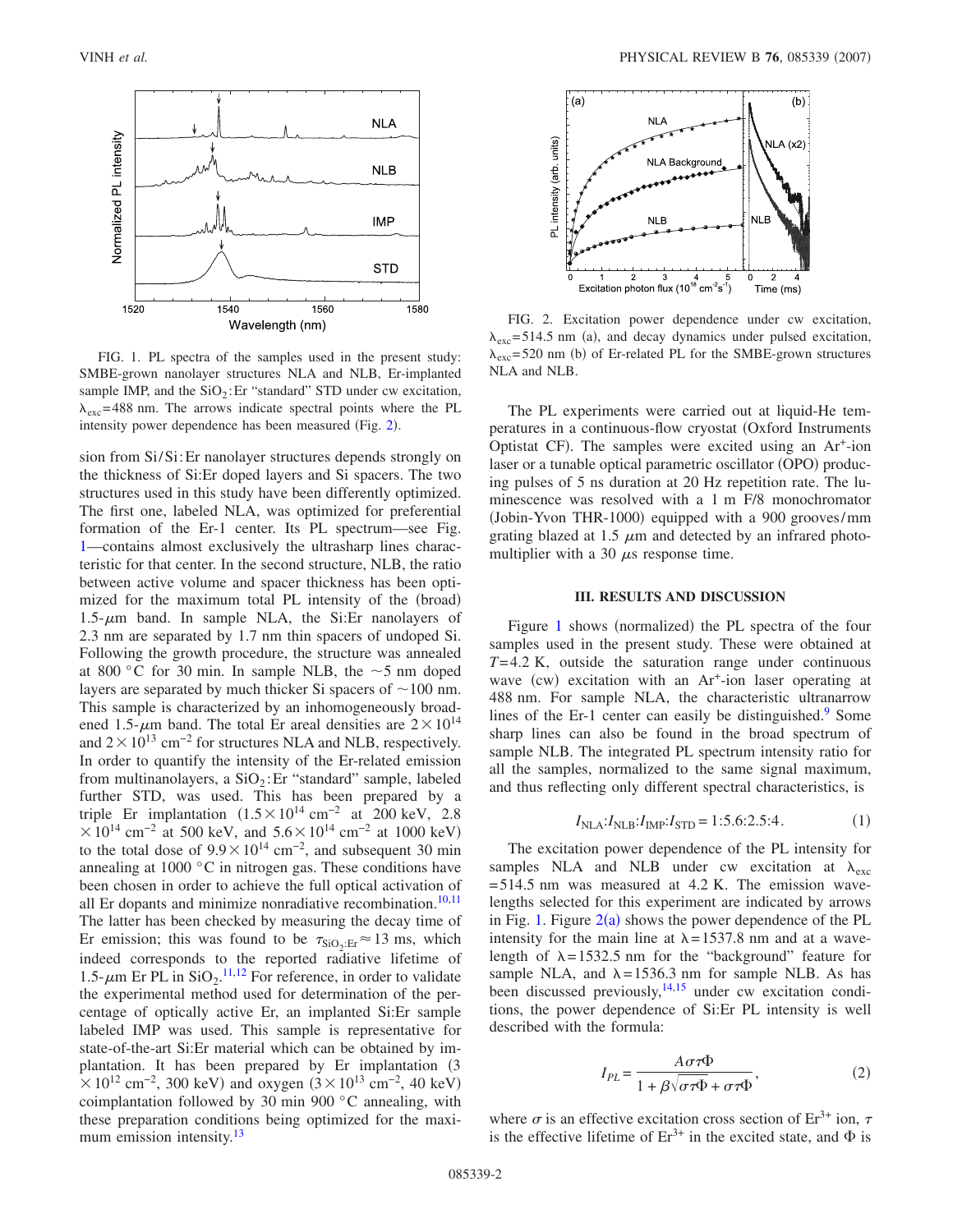<span id="page-2-0"></span>

FIG. 3. Comparison of PL intensity of SMBE-grown structures NLA and NLB with the  $SiO<sub>2</sub>: Er$  "standard" STD sample in saturation under pulsed excitation,  $\lambda_{\text{exc}} = 520$  nm. In the inset, power dependencies of samples NLA and IMP are compared.

the flux of photons. The appearance of the  $\beta\sqrt{\sigma\tau\Phi}$  term, with an adjustable parameter  $\beta$ , is a fingerprint of the Auger effect hindering the luminescence. The solid curves in Fig.  $2(a)$  $2(a)$ represent the best fits to the experimental data using Eq.  $(2)$  $(2)$  $(2)$ . For sample NLA, we get  $\sigma_{\text{cw}}^{\text{NLA}} = 5 \pm 2 \times 10^{-15} \text{ cm}^2$  (identical) for the Er-1 related lines and an order of magnitude smaller value of  $\sigma_{\text{cw}}^{\text{bkg}} = 7.5 \pm 2 \times 10^{-16} \text{ cm}^2$  for the background emission, with the Auger process related parameter  $\beta = 2 \pm 0.1$ . For sample NLB, the best fit is obtained for  $\sigma_{\text{cw}}^{\text{NLB}}=2\pm1$  $\times$  10<sup>-15</sup> cm<sup>2</sup> and  $\beta$ =2±0.1. The values of  $\sigma$  are similar to those reported for Er-implanted silicon<sup>16</sup> and indicate a similar Er excitation mechanism.

Figure  $2(b)$  $2(b)$  shows the decay characteristics of Er-related PL at *T*= 4.2 K under pulsed excitation with a wavelength of  $\lambda_{\rm exc}$ = 520 nm. As can be seen, the decay kinetics is composed of a fast and a slow component. Fitting the profiles measured for sample NLA, we obtained two decay times of  $\tau_F$ = 0.16 ms and  $\tau_s$ = 0.83 ms contributing to the relaxation. The intensity ratio of the fast and slow components is found to be 3:2, the same for all the emission lines of this sample. For sample NLB, we have  $\tau_F$ = 0.19 ms and  $\tau_s$ = 0.90 ms. These values are again similar to those commonly found in Si: Er structures prepared by implantation.<sup>16</sup> (For IMP, we get  $\tau_{\text{IMP}} = 1.9 \text{ ms.}$ 

As mentioned before, the percentage of Er dopants that can emit photons upon excitation is known to be notoriously low in Si,<sup>17</sup> dispersions of Si nanocrystals in  $SiO_2$ ,<sup>[18](#page-4-17)</sup> and also in other semiconductors matrices, e.g., GaN. Yet, this parameter is crucially important for the application potential of Er-doped semiconductors and, in particular, for Si:Er, since it determines the PL intensity and is decisive for (a possibility of achieving) population inversion. An estimate of the number of excitable centers can be made by comparing the intensity of the observed PL with that of the  $SiO<sub>2</sub>$ : Er standard STD sample measured under the same conditions. This is presented in Fig. [3,](#page-2-0) where flux dependencies of Er-related PL intensities are shown for samples NLA, NLB, and STD. The experiment has been performed under pulsed excitation with

the OPO set to  $\lambda_{\text{exc}}$ =520 nm. This particular wavelength corresponds to the  ${}^{4}I_{15/2} \rightarrow {}^{2}H_{11/2}$  internal transition of Er<sup>3+</sup> ion and therefore can be used for both indirect (Si) and direct  $(SiO<sub>2</sub>)$  excitations of Er<sup>3+</sup> ions. Since, in the experiment, the PL signal is effectively integrated over time, and the PL intensity is proportional to  $N_{\text{Er}}^* / \tau_{\text{rad}}$ , the result of the experiment is given by  $N_{\text{Er}}^* \tau / \tau_{\text{rad}}$ . Therefore, the ratio of the number of photons emitted from the two investigated samples after an excitation pulse is given by

$$
\frac{I_{\text{Si:Er}}}{I_{\text{SiO}_2:\text{Er}}} = \frac{\eta_{\text{out}}^{\text{Si}}}{\eta_{\text{out}}^{\text{SiO}_2}} \frac{N_{\text{Er(Si:Er}}^* \times (\tau_1/\tau_1^{\text{rad}})}{N_{\text{Er(SiO}_2:\text{Er}}^* \times (\tau_2/\tau_2^{\text{rad}})},
$$
(3)

where  $\tau_1$ ,  $\tau_2$ ,  $\tau_1^{\text{rad}}, \tau_2^{\text{rad}}, N_{\text{Er(Si:Er)}}^*$ ,  $N_{(\text{SiO}_2:Er)}^*$ ,  $\eta_{\text{out}}^{\text{SiO}_2}$  are the effective and radiative decay times, density of excited  $Er<sup>3+</sup>$ ions, and the fraction of emitted photons that leave the sample (extraction efficiency), respectively, for the Si:Er and  $SiO<sub>2</sub>$ : Er materials. The ratio of the extraction efficiencies can be calculated from the refractive indices of Si and  $SiO<sub>2</sub>$ :

$$
\frac{\eta_{\text{out}}^{\text{Si}}}{\eta_{\text{out}}^{\text{SiO}_2}} = \frac{\frac{1}{4} \times \frac{n_{\text{air}}^2}{n_1^2}}{\frac{1}{4} \times \frac{n_{\text{air}}^2}{n_2^2}} \approx 0.175,\tag{4}
$$

where  $n_1$ ,  $n_2$  are the reflective indices of 3.49 and 1.46 at 1.5- $\mu$ m emission for Si and SiO<sub>2</sub>, respectively.<sup>19,[20](#page-4-19)</sup>

In the present experiment, the duration of the OPO pulse  $(\Delta t = 5 \text{ ns})$  is much shorter than the characteristic lifetime  $\tau$ of  $Er^{3+}$  in the excited state:  $\Delta t \ll \tau$ . Consequently, we can assume that recombination does not take place during illumination, and the population  $N_{\text{Er}}^*$  reaches the level of

$$
N_{\rm Er}^*(t = \Delta t) = N_{\rm Er}^{\rm ex} [1 - \exp(-\sigma \Phi \Delta t)]. \tag{5}
$$

In this equation,  $N_{\text{Er}}^{\text{ex}}$  is the total concentration of excitable  $Er<sup>3+</sup>$  ions present in the sample. For low excitation density, when  $\sigma \Phi \Delta t \ll 1$ , this formula gives a linear dependence on flux:  $N_{\text{Er}}^* = \sigma \Phi N_{\text{Er}}^{\text{ex}} \Delta t$ . When  $\sigma \Phi \Delta t \ge 1$ , the saturation regime can be obtained:  $N_{\text{Er}}^* = N_{\text{Er}}^{\text{ex}}$ . From Fig. [3,](#page-2-0) we conclude that the intensity of emission from  $SiO<sub>2</sub>$ : Er sample shows a linear dependence over the whole investigated flux range. For the  $SiO<sub>2</sub>:$  Er system, the values of all parameters are known:  $\sigma_{\text{SiO}_2:\text{Er}}^{520 \text{ nm}} = 2 \times 10^{-20} \text{ cm}^2, ^{10}$  $\sigma_{\text{SiO}_2:\text{Er}}^{520 \text{ nm}} = 2 \times 10^{-20} \text{ cm}^2, ^{10}$  $\sigma_{\text{SiO}_2:\text{Er}}^{520 \text{ nm}} = 2 \times 10^{-20} \text{ cm}^2, ^{10}$  and  $N_{\text{Er}}^{\text{ex}} = 9.9 \times 10^{14} \text{ cm}^{-2}$ , i.e., we assume that all the implanted ions participate in emission. We also take  $\tau/\tau_{\text{rad}} = 1$ . In that way, the well-characterized  $SiO<sub>2</sub>$ : Er system can be used to attribute the measured PL intensity to a particular areal density  $\rm (cm^{-2})$  of excited  $\rm Er^{3+}$ ions, as given by the right hand scale in Fig. [3.](#page-2-0)

For Si, the  $Er^{3+}$  excited state population should be corrected due to the nonradiative contribution to the effective lifetime. $21$  If we assume the slow component in the decay kinetic to represent radiative recombination (which seems very reasonable in view of the published data on the radiative decay of Er in  $c-S1^{16}$ ), the correction to the integrated PL intensities is given by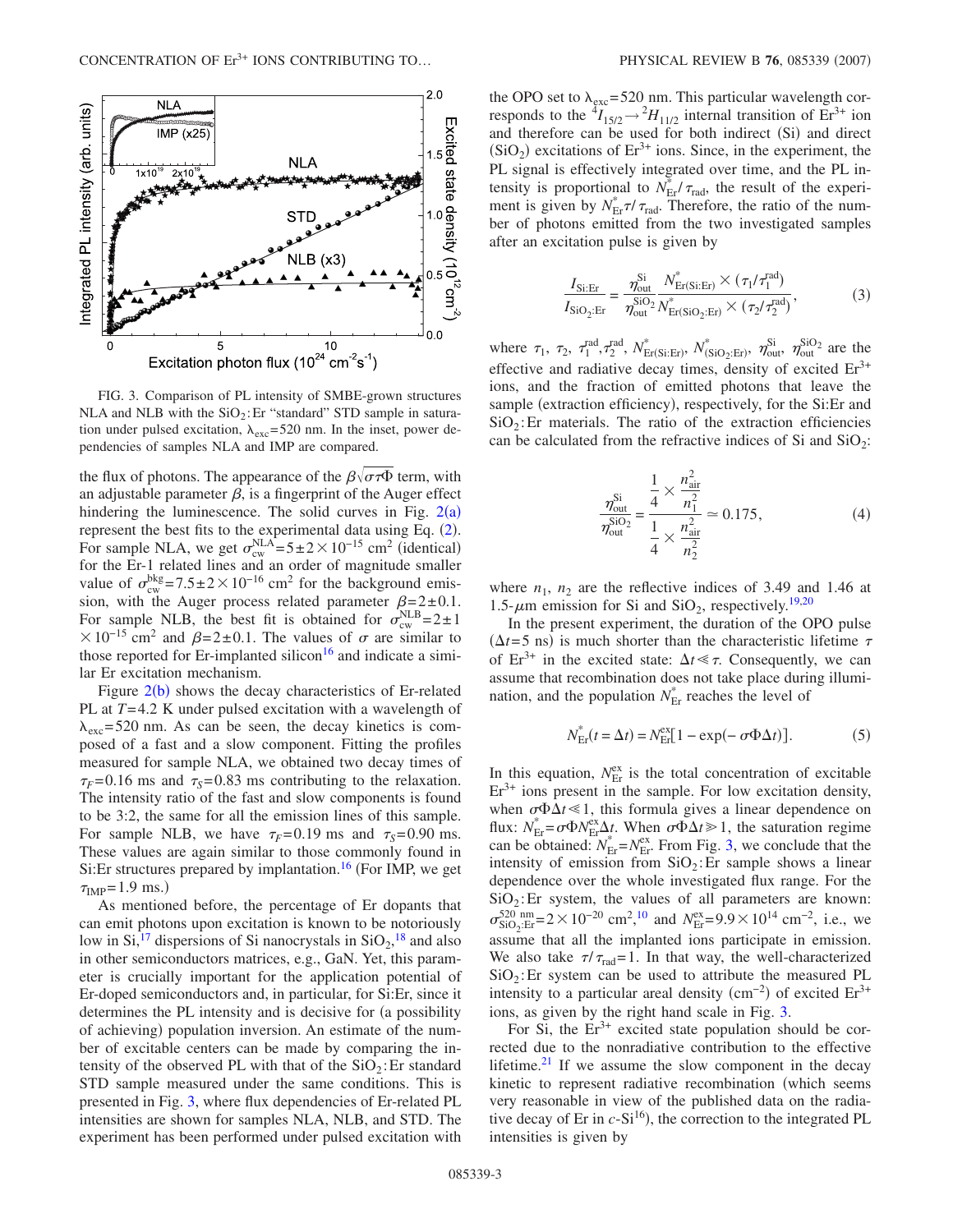where  $A_F$ ,  $A_S$ ,  $\tau_F$ ,  $\tau_S$  correspond to the amplitudes and decay times of the fast and the slow components of the signal, respectively. At the saturation level of the sample NLA,  $A_F/A_S = 1.5$ ,  $\tau_F = 0.16$  ms,  $\tau_S = 0.83$  ms, and we get  $I_{\text{Si:Er}}/I_{\text{total}} = \tau / \tau_{\text{rad}} \approx 0.5$ . Therefore, under the same excitation conditions, the excited state population in this sample has to be two times higher in order to give PL intensity equal to that of sample  $SiO<sub>2</sub>$ : Er. This is similar for the sample NLB, for which we get  $\tau/\tau_{rad} \approx 0.45$ . Using data of Fig. [3,](#page-2-0) the maximum number of  $Er<sup>3+</sup>$  ions emitting photons in the Si:Er samples can be derived from the saturation level of PL intensity, and taking into account the different spectral shape of the [1](#page-1-3).5- $\mu$ m band [Eq. (1)], effective lifetime, and extraction loss. For sample NLA, we have  $N_{\text{Er}}^{\text{ex}} \approx 1.4 \times 10^{12}$  $\times (1/0.175) \times 2 \times (1/4) = 4.0 \times 10^{12}$  cm<sup>-2</sup>. This implies that at saturation the percentage of Er dopants contributing to photon emission is  $P_{NLA} \approx 2 \pm 0.5\%$ . For sample NLB, with a lower signal-to-noise ratio, we arrive at  $N_{\text{Er}}^{\text{ex}} \approx 0.17 \times 10^{12}$  $\times (1/0.175) \times (1/0.45) \times (5.6/4) = 3.0 \times 10^{12}$  cm<sup>-2</sup> and P<sub>NLB</sub>  $\approx 15 \pm 5\%$ .

To cross-check the methodology, we performed a comparative measurement using the implanted sample IMP. In the inset of Fig. [3,](#page-2-0) the power dependence of PL intensity is shown for samples NLA and IMP. The experiment has been performed at low temperature under cw Ar laser excitation. As can be seen, the PL saturation intensity of sample NLA is about 25–30 times larger than that of IMP. Based on that, and taking into account the difference in effective decay time  $(\times 2)$  and spectral shape, we obtain in this case the percentage of radiatively recombining Er dopants as  $P_{IMP}$  $\approx 6.6 \pm 1\%$ . This value is in reasonable agreement with the optical activation limit of state-of-the-art *c*-Si:Er codoped with  $oxygen<sup>11</sup>$  and provides verification of the method and approximations used in this work.

We note that the percentage of photon-emitting Er dopants obtained for the Si/Si:Er multinanolayer structure NLA from PL saturation level is comparable to that achieved in the best Si:Er materials prepared by ion implantation. We point out that in view of the relatively long radiative lifetime of Er in Si  $\tau_{rad}$  used here for concentration evaluation, the estimated percentage should be seen as the lower limit.

Alternatively, the amount of  $Er^{3+}$  ions participating in the radiative recombination can be estimated from the linear part of the excitation power dependence under pulsed excitation. Such an approach seems more appropriate, since the simple excitation model used here does not take into account various cooperative processes which are important in the saturation regime. The linear part of integrated PL intensity, determined as the number of photons emitted after each laser pulse, is given by

$$
I_{\text{Si:Er}} = \sigma_{\text{Si:Er}} \alpha \Phi N_{\text{Si:Er}}^{\text{ex}} \Delta t \frac{\tau}{\tau_{\text{rad}}}
$$

,

and

$$
I_{\text{SiO}_2\text{:Er}} = \sigma_{\text{SiO}_2\text{:Er}}^{520 \text{ nm}} \Phi N_{\text{SiO}_2\text{:Er}}^{\text{ex}} \Delta t \frac{\tau}{\tau_{\text{rad}}},\tag{7}
$$

for the Si:Er and  $SiO<sub>2</sub>$ :Er samples, respectively. The correction factor  $\alpha$  indicates photon loss due to the surface reflection of Si. For a Si-air interface at normal incidence, this can be estimated as  $\alpha = 70\%$ .<sup>22</sup> Reflection loss for SiO<sub>2</sub> is negligible. The linear component for samples NLA and NLB is taken as a derivative for photon flux  $\Phi \approx 0$  of the fitting curves depicted in Fig. [3.](#page-2-0) These values are scaled with the linear dependence found for the  $SiO<sub>2</sub>$ : Er standard sample STD. When corrected for the shape of individual spectra, the lifetime, and with the average excitation cross section as determined earlier and now scaled for Si absorption at 520 nm, we can estimate the upper limit of the total concentration of excitable  $Er^{3+}$  ions  $[N_{Er}^{ex}]_{max}$ . In that way, we get the  $[N_{Er}^{ex}]_{max}$ values of  $25 \pm 10\%$  and  $48 \pm 20\%$  for samples NLA and NLB, respectively. It is important to point out that these values correspond to an idealization when no effects related to the increased concentration of Er in the excited state is taken into account. Nevertheless, they are of importance as being indications to the upper limit of Er activation.

#### **IV. CONCLUSIONS**

Based on the presented results, we conclude that the percentage of Er dopants undergoing radiative recombination and contributing to the  $1.5$ - $\mu$ m emission in SMBE-grown Si nanolayers is similar to that realized in the best Si:Er structures prepared by ion implantation. However, in contrast to the implanted material, all the Er emitters in the NLA structure are incorporated in a single type of optical center, resulting in the ultranarrow homogeneous linewidth of PL bands. Moreover, the already relatively high percentage of emitting  $Er<sup>3+</sup>$  ions as found for the Si/Si: Er nanolayer structure NLA can possibly be further improved. This prospect is justified by the results obtained for sample NLB, for which our estimate gives the active Er fraction in excess of 10%, with the upper limit being comparable with the total Er contents. Future research will tell whether also for such a structure an appropriate thermal treatment can preferentially convert emitting centers into the Er-1, as was the case for NLA. We point out that the calculated high percentage of Er dopants which contribute to the 1.5- $\mu$ m emission in Si/Si:Er nanostructures corresponds to the absolute concentration which is similar to the solid solubility limit of Er in crystalline  $Si^{23}$ . The high percentage of emitting dopants combined with the ultranarrow emission lines makes the Si/Si:Er multinanolayers materials interesting for silicon photonics. In particular, the Si/Si:Er nanolayer structures appear promising for realization of population inversion and, consequently, optical amplification at low temperature. Investigations which aim at clarification of this essential point are currently on the way.